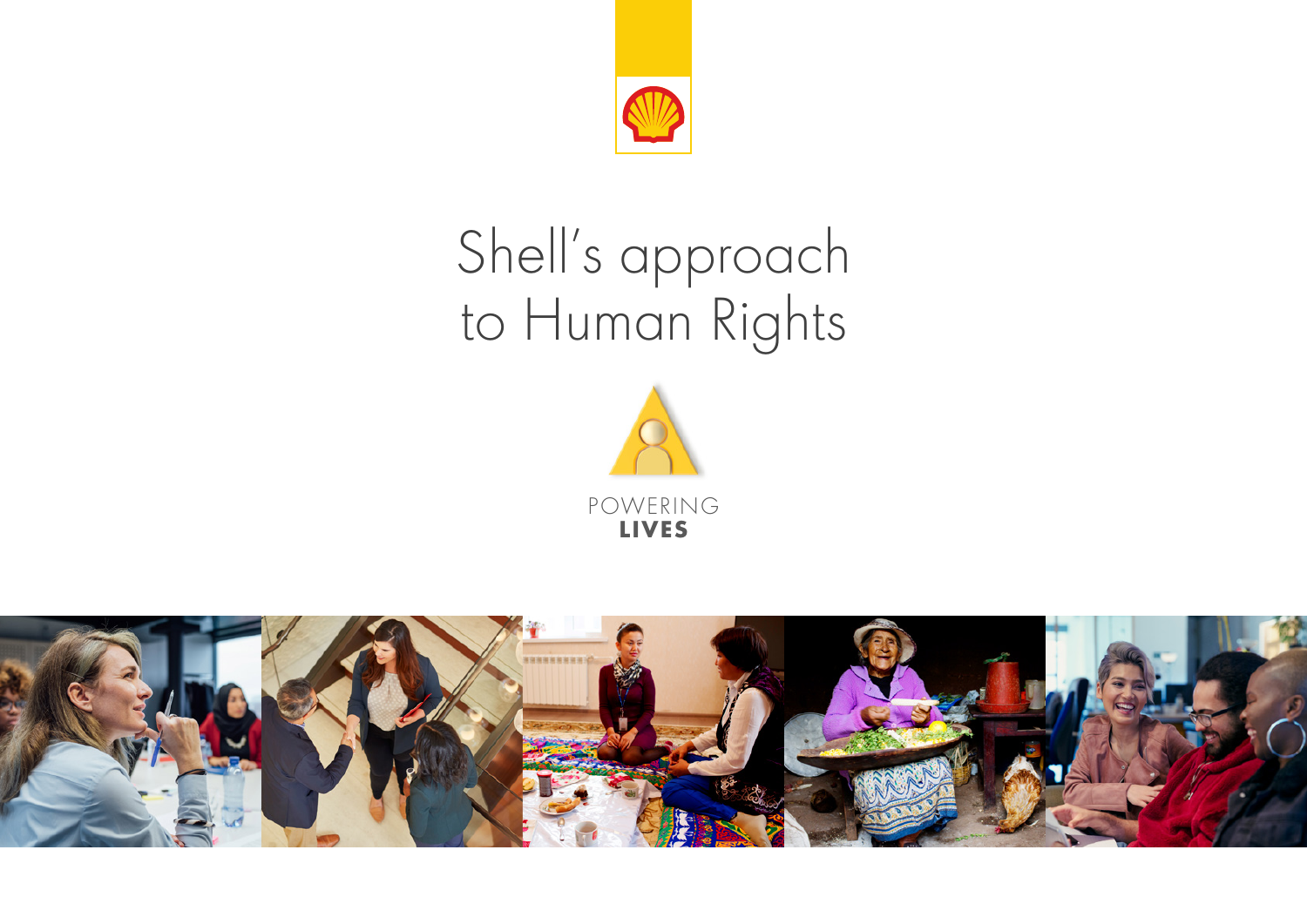# **Our vision**

Human rights are fundamental to Shell's core values of honesty, integrity and respect for people. We want to make a positive impact on society, contributing to a more diverse and inclusive world.

Shell is committed to respecting human rights as set out in the UN Universal Declaration of Human Rights and the International Labour Organization Declaration on Fundamental Principles and Rights at Work. Our approach is informed by the UN Guiding Principles on Business and Human Rights.



**Ben van Beurden**  Chief Executive Officer

#### **Shell supports the following voluntary codes:**

- United Nations' Universal Declaration of Human Rights
- United Nations Guiding Principles on Business and Human Rights
- **CECD Guidelines for Multinational Enterprises**
- **United Nations Global Compact 10 Principles**
- International Labour Organization Declaration on Fundamental Principles and Rights at Work
- **Joint Industry human rights supply chain engagement**
- International Finance Corporation's Environmental and Social Performance Standards
- **Building Responsibly Principles**
- United Nations Standards of Conduct for Business
- Voluntary Principles on Security and Human Rights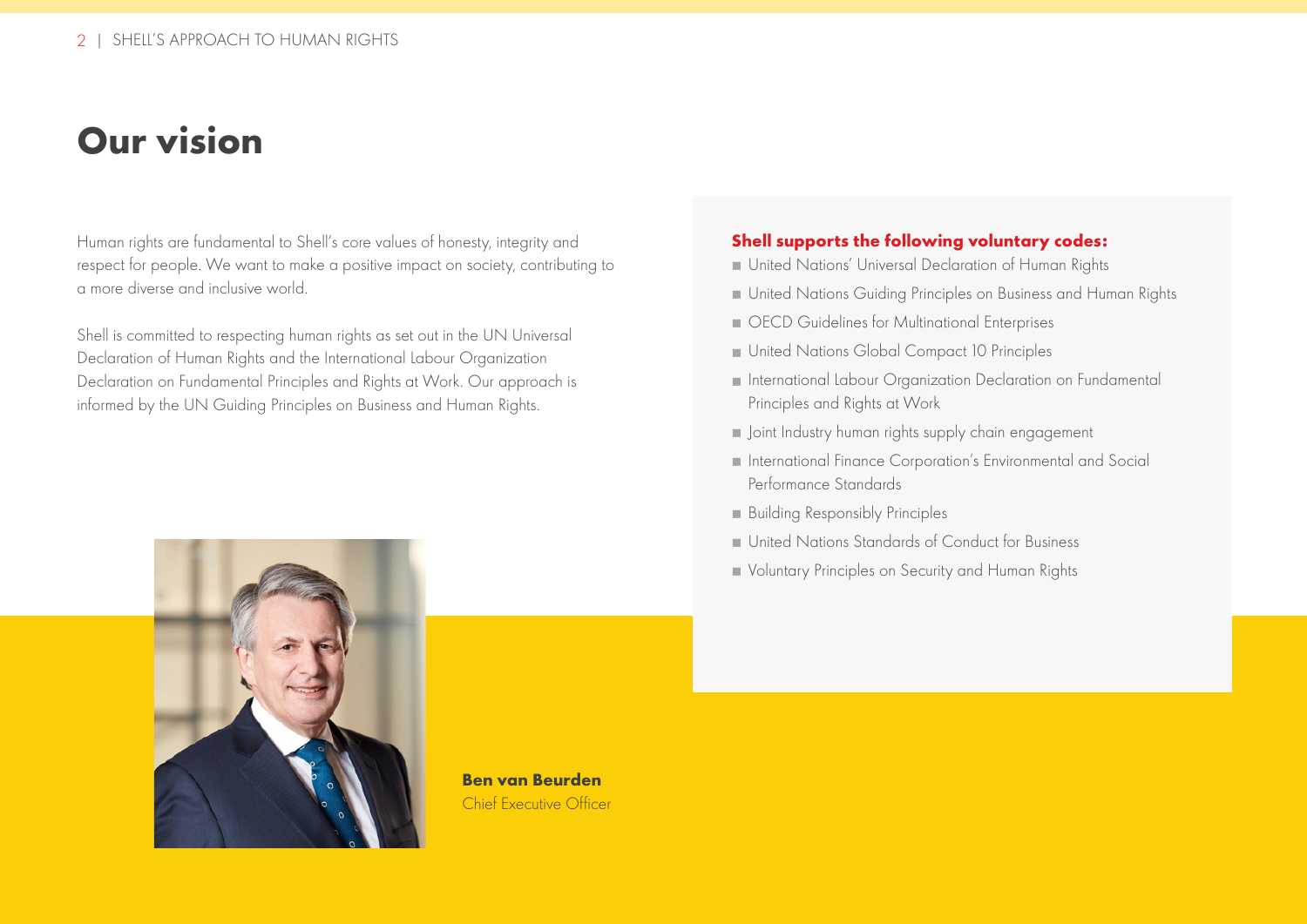### **Our commitments**

### **Our workforce:**

We respect our employees' and contractors' rights by working in line with the International Labour Organization's Declaration on Fundamental Principles and Rights at Work and the UN Global Compact. We respect the principles of freedom of association, the right to collective bargaining, non-discrimination and equal opportunity, along with adequate work conditions, adequate remuneration and the elimination of forced and child labour.

### **Modern slavery:**

Shell is opposed to all forms of modern slavery. We set clear expectations to contractors and suppliers not to use forced, prison or compulsory labour and no payment of recruitment fees by workers. We expect contractors and suppliers to respect freedom of association and collective bargaining; to provide a safe, secure and healthy workplace; and the provision of wages and benefits that meet or exceed the national legal standards. Our contractors and suppliers should provide workers with whistleblowing mechanisms where grievances related to the above topics can be logged confidentially.

### **Communities:**

We manage the social impacts including potential human rights impacts of our business activities carefully, working to enhance the benefits to local communities, and to mitigate negative impacts. Listening and responding to community concerns is an important part of our approach to providing access to remedy.

### **Security:**

Shell strives to keep staff and facilities safe while respecting the human rights and [security of local communities.](https://reports.shell.com/sustainability-report/2019/responsible-business/human-rights/managing-our-impact-on-people.html?q=security&pageID=119763&tabc=1e5) We carefully assess security threats and risks to our operations and work with governments and partners to mitigate negative consequences. We have implemented the [Voluntary Principles on Security and](https://www.shell.com/vpshr)  [Human Rights](https://www.shell.com/vpshr) since their development in 2000. Shell avoids the use of armed

security with the exception of where there is a requirement under local laws or in countries where the threats are most severe.

### **Indigenous Peoples - FPIC:**

Our operations in certain parts of the world affect Indigenous Peoples who hold specific rights for the protection of their cultures, traditional ways of life and special connections to lands and waters. In support of the UN Declaration on the Rights of Indigenous Peoples, our approach is to continue seeking the support and agreement of Indigenous Peoples potentially affected by our projects. We recognise the principle of free, prior and informed consent (FPIC) as interpreted by the International Finance Corporation Performance Standards as a safeguard for Indigenous Peoples' rights.

### **Civic space and human rights defenders:**

Freedom of expression, of association, and peaceful assembly are human rights. Protection of these rights contribute to a well-functioning democratic society. Shell does not interfere or inhibit the peaceful, lawful and safe activities of human rights defenders to exercise these rights even if these should be linked to issues related to our business operations. Shell will not contribute to or support retaliation, threats, intimidation or attacks against those who raise human rights-related concerns in relation to its operations.

### **Equality and non-discrimination:**

As stated in our [Code of Conduct](https://www.shell.com/about-us/our-values/_jcr_content/par/relatedtopics_1339962475.stream/1572621199415/2e554716a2fb77d4048b4338387fac946178699d/codeofconduct-english-2015.pdf?), at Shell, we offer equal opportunities to everyone. Our human resources policies and standards help us establish fair labour practices and a positive work environment. We want to contribute to a more diverse and inclusive world. To achieve this we must ensure all people are treated fairly, irrespective of their race, gender, ethnicity, age, physical ability, religion, sexual orientation, or other status.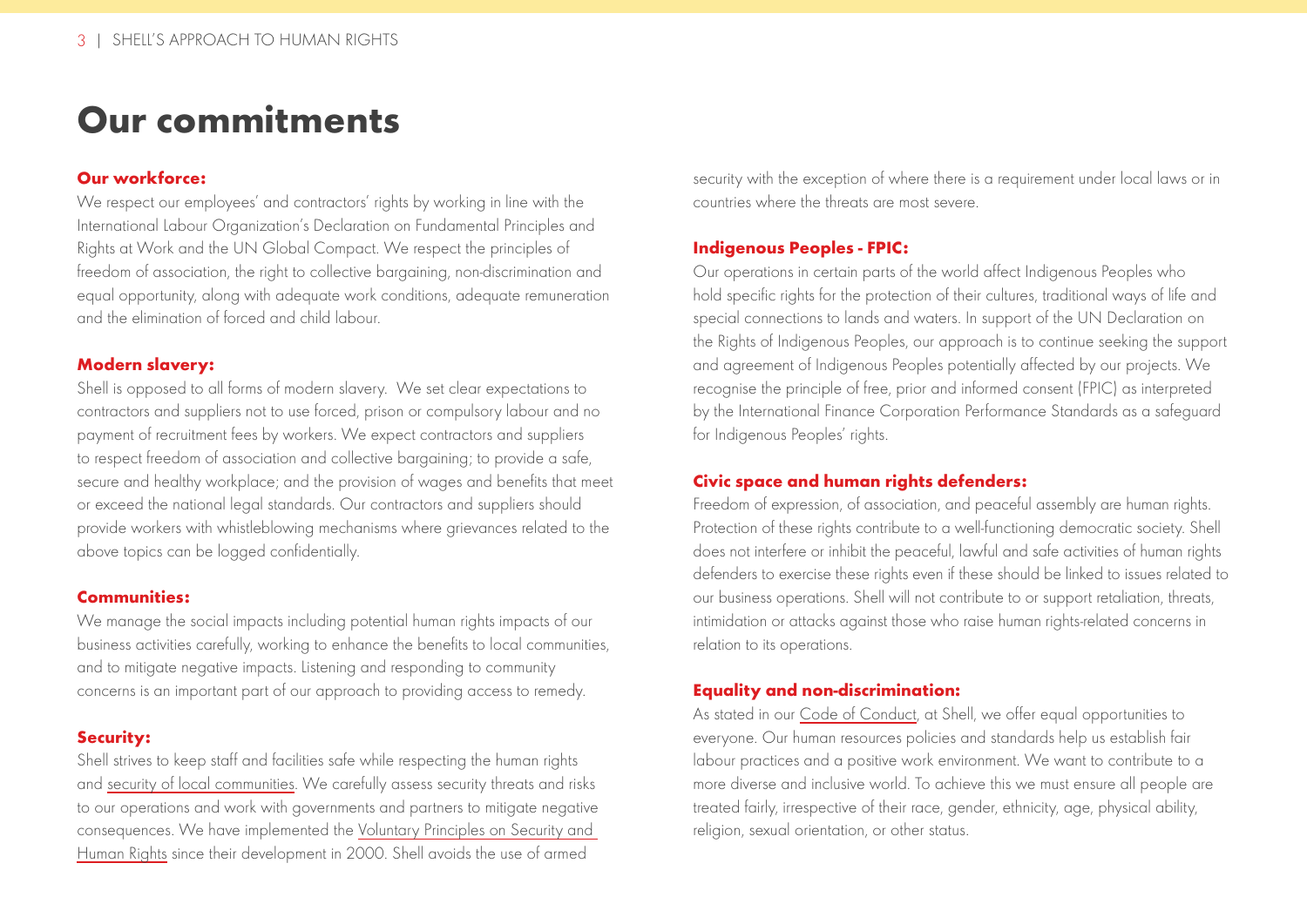### **Our commitments (cont'd)**

### **Worker welfare**

Our ambition is to respect and promote the rights and welfare of our employees and contractors. We know that when people are cared for, they perform at their best.

Shell supports the Building Responsibly Principles. We have recently incorporated these into our management system (HSSE&SP Control Framework) and in 2021 we will start implementing these principles on a risk-based approach across our operations and contracted activities.

Companies in the Shell Group operate in many different countries and regions, each with different levels of risk related to Worker Welfare. Where necessary and on a risk- basis, we will assess the contractors' capability to manage worker welfare and add requirements into high risk contracts – which include the requirement to develop Worker Welfare management plans. These terms establish clear, minimum expectations for labour rights, including no discrimination, no forced, trafficked and child labour, ethical recruitment, freedom to change employment, access to documentation, wage and benefit agreements are respected, worker representation, access to grievance mechanisms and healthy, safe and habitable living and working conditions. We empower the voice of the worker to express their concerns. Using a risk-based approach we will verify implementation of management plans through for example audits and site visits.

We want to drive the inclusion of Worker Welfare in industry standards, guidance and recommended practices, in order to raise the bar and drive consistency across the industry. We do this through our participation in organisations such as Building Responsibly, the UN Global Compact, the International Association of Oil and Gas Producers (IOGP) and IPIECA.

We know that as we drive for higher standards and consistency, we may identify examples where our expectations are not met. We want to be transparent about our progress as well as the challenges we face in our operations and supply chain.

### **How are Human Rights governed at Shell ?**

- Shell has a cross-functional Human Rights Working Group (HRWG) to advise and support the implementation of our approach to human rights. This group has representatives from all our focus areas, various experts from across the organisation, and includes Business for Social Responsibility (BSR) as an external advisor. Throughout the year the working group discusses key developments, manages potential risks and improvement opportunities.
- The Human Rights Steering Committee is composed of senior executives and provides steer and support to the HRWG. The Steering Committee meet at a minimum every quarter to discuss priority issues.
- The Board of Directors of Royal Dutch Shell plc oversees Shell's culture and ethical standards. The Safety, Environment and Sustainability Committee (SESCo) – a standing committee of the Board – reviews the practices and performance of Shell, primarily with respect to safety, environment including climate change, and broader sustainability which includes human rights. The Audit Committee (AC) – another standing committee of the Board – reviews the effectiveness of Shell's compliance programme, including compliance with the Code of Conduct which includes Shell's responsibility to respect human rights.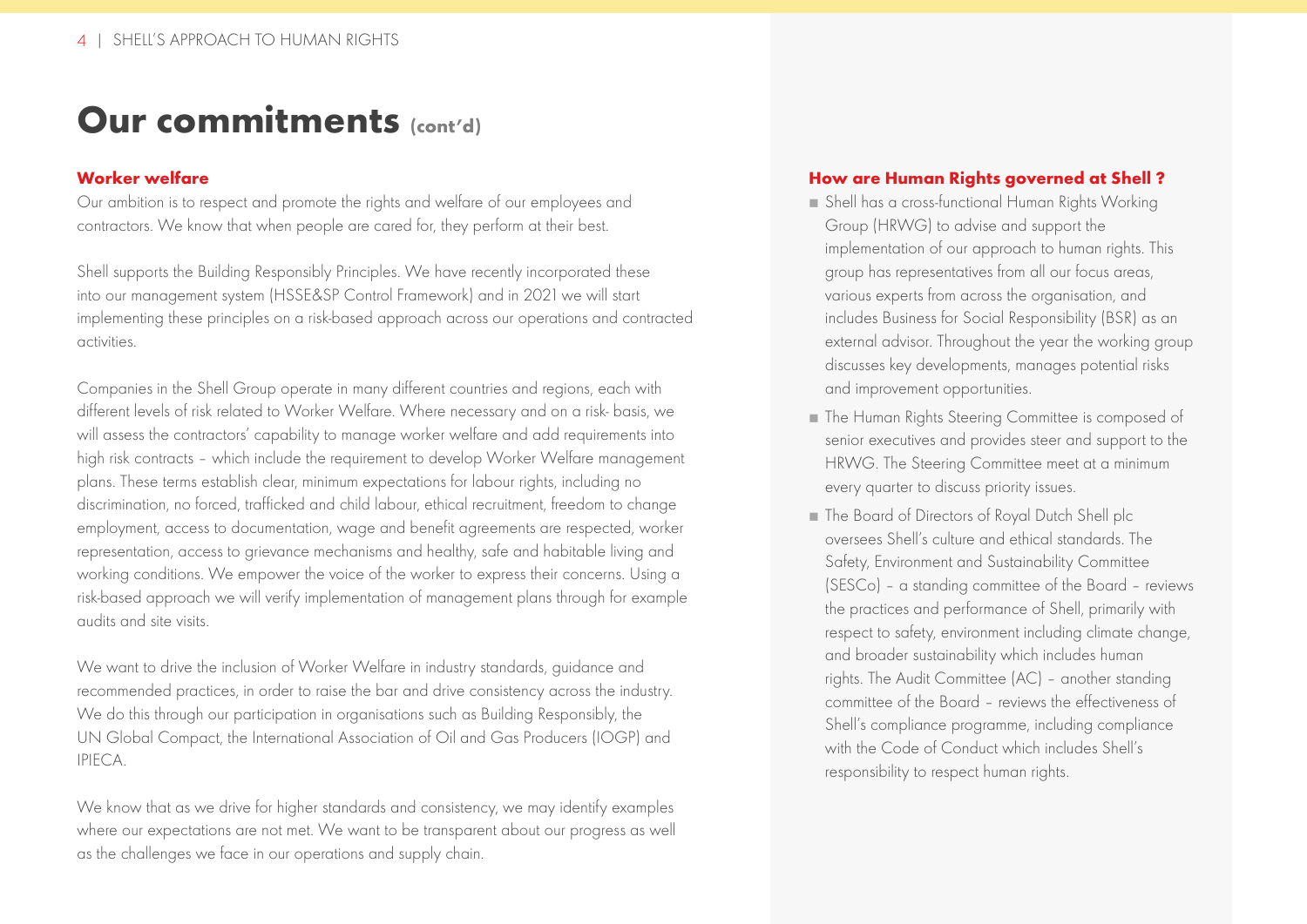### **How we work:**

We have an integrated approach to human rights that is informed by the UN Guiding Principles, and is embedded into our policies, enterprise risk management frameworks and processes. Human rights due diligence is embedded into our ways of working – which are applicable to all employees and contractors.

### **Our management framework**

Human rights are embedded into the [Shell General Business Principles \(SGBPs\).](https://www.shell.com/about-us/our-values.html)  We continually work to safeguard human rights in all aspects of doing business and have embedded human rights in our General Business Principles, Code of Conduct and Shell Supplier Principles. The Shell Supplier Principles include specific labour and human rights expectations for contractors and suppliers.

All Shell employees, contractors, and those working in joint ventures that we operate, are expected to understand and work in line with the SGBPs. We encourage suppliers and our partners in joint ventures that we do not operate, to apply equivalent principles.

The Shell Code of Conduct explains how employees, contractors and anyone else acting on behalf of Shell must behave to live up to our business principles. Shell provides mandatory training and regularly reminds employees and contractors about the importance of both the SGBPs and the Code of Conduct. We also expect Shell's contractors and suppliers to understand and meet our robust requirements. We provide Human Rights awareness training, which is available to all staff and mandated for selected staff working in higher-risk focus areas. In addition, we deliver targeted training in the higher-risk focus areas on relevant topics such as the Voluntary Principles on Security and Human Rights as well as on Cultural Heritage, Indigenous Peoples and Involuntary Resettlement.

The HSSE & SP CF is made up of a series of mandatory manuals, which are in line with the Shell Commitment and Policy on HSSE&SP and the Shell Code

of Conduct. They are supported by guidance documents and complemented by assurance protocols. The Control Framework applies to every Shell entity, including all employees and contract staff, and to Shell-operated ventures. It defines standards and accountabilities at each level of the organisation and sets out the procedures and processes they are required to follow. We require that all significant HSSE & SP risks associated with our business activities are assessed and managed to as low as reasonably practicable.

We expect joint ventures not operated by Shell to apply standards and principles similar to our own. We support these joint ventures in their implementation of our HSSE & SP CF, or of a similar framework, and offer to review the effectiveness of their implementation. Even if such a review is not carried out, we periodically evaluate HSSE & SP risks faced by the ventures which we do not operate. If one of these joint ventures does not meet our expectations, we work to put remedial action plans in place, in agreement with our partners.

### **Our focus areas**

We focus on four areas where respect for human rights is particularly critical to the way we operate and where we have identified the risks are highest for potential impacts on human rights: labour rights, communities, supply chains and security.

**Supply chains:** The [Shell Supplier Principles](https://www.shell.com/business-customers/shell-for-suppliers.html) include specific labour and human rights expectations for contractors and suppliers. We recognise the role of counterparty due diligence in bringing our commitments to life. In our supply chains, all direct suppliers undergo pre-contract screening. This includes screening against public allegation for human rights abuses and evidence of slavery.

Contractors and suppliers deemed to be at higher risk from labour rights issues are engaged to undertake a detailed assessment of their management system prior to the award of a contract. This assessment includes a declaration of their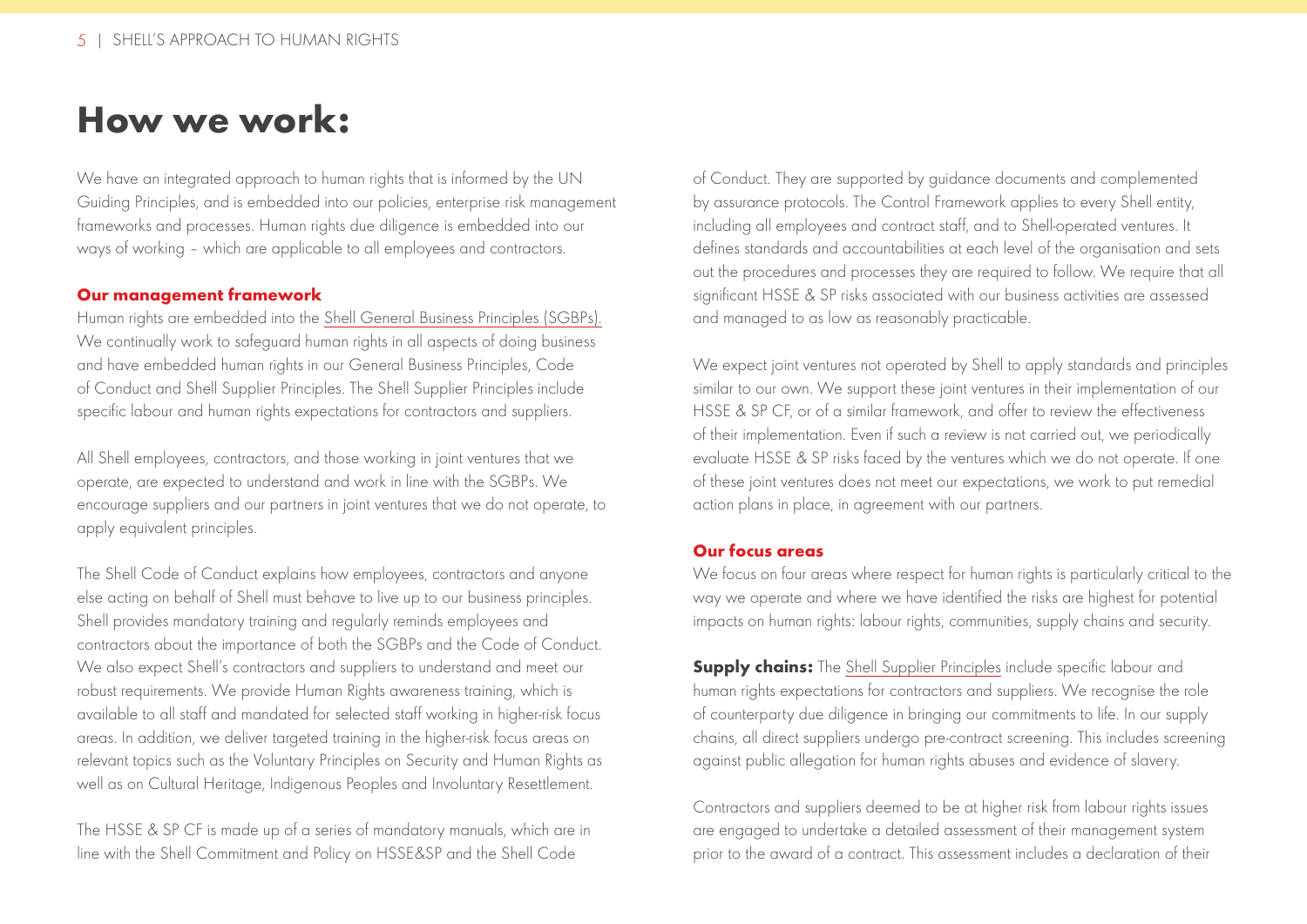#### 6 | SHELL'S APPROACH TO HUMAN RIGHTS

own process to assess and manage labour rights risks with their own suppliers. For certain contracted services in higher risk locations, we include a contractual obligation requiring contractors to develop a worker welfare plan that includes, among others, ethical recruitment practices and no use of forced labour.

The results of supplier assessments are summarised in a rating depending on the number and significance of gaps between our requirements and the supplier's policies or performance. We will investigate allegations of practices running contrary to the Supplier Principles that are raised with us. Practices running contrary to the Supplier Principles may result in suppliers being required to develop corrective action plans backed up by on-site audits. In addition, contracts may be terminated with immediate effect if suppliers breach Shell General Business Principles.

Through our Sustainability Report, we report the percentage of countries in which we operate where we have procedures in place to prevent child labour and forced labour.

**Communities:** Our projects and operations can negatively impact the communities where we operate. By managing our impacts responsibly, we also seek to prevent social impacts from escalating.

We manage the impacts we may have in line with the International Finance Corporation's Performance Standards and the UN Guiding Principles on Business and Human Rights.

We are committed to respecting our neighbours and to contribute to the societies in which we operate. We conduct impact assessments for every major project and consider the economic, social, environmental and health opportunities and risks. This helps us to manage and reduce impacts on the environment and on communities throughout the lifetime of the project. We engage with communities and other stakeholders as part of our impact assessment process to share

information, consider suggestions and discuss possible ways to address their concerns.

Engaging with communities is an important part of our approach to managing human rights and providing access to remedy. Shell's community liaison officers act as a bridge between the local community and the project or asset. By working with local communities, we are able to jointly identify solutions and opportunities.

We have community feedback mechanisms at our operations and projects to receive, track and respond to questions and complaints from community members. This enables us to capture and resolve concerns quickly in a transparent way, and to track our performance.

Shell subject matter experts support our project and asset teams in areas such as human rights, Indigenous Peoples, cultural heritage, and resettlement.

- **Land acquisition and resettlement:** We occasionally require temporary or permanent access to areas of land or sea where people are living and/or working. Where resettlement is unavoidable, we work with local communities to help them resettle and maintain, or improve, their standard of living in accordance with international standards for resettlement<sup>1</sup>. Resettlement planning starts at the earliest stages of a project. In cases where there is only economic displacement, we support impacted people to establish alternative livelihoods.
- **Indigenous Peoples:** In line with the SGBPs, and in support of the UN Declaration on the Rights of Indigenous Peoples, our approach is to continue seeking the support and agreement of Indigenous Peoples potentially affected by our projects. We do this through mutually agreed, transparent and culturally appropriate consultation and impact management processes. It requires open dialogue, good faith negotiations, and, where appropriate, the development of agreements that address the needs of Indigenous Peoples.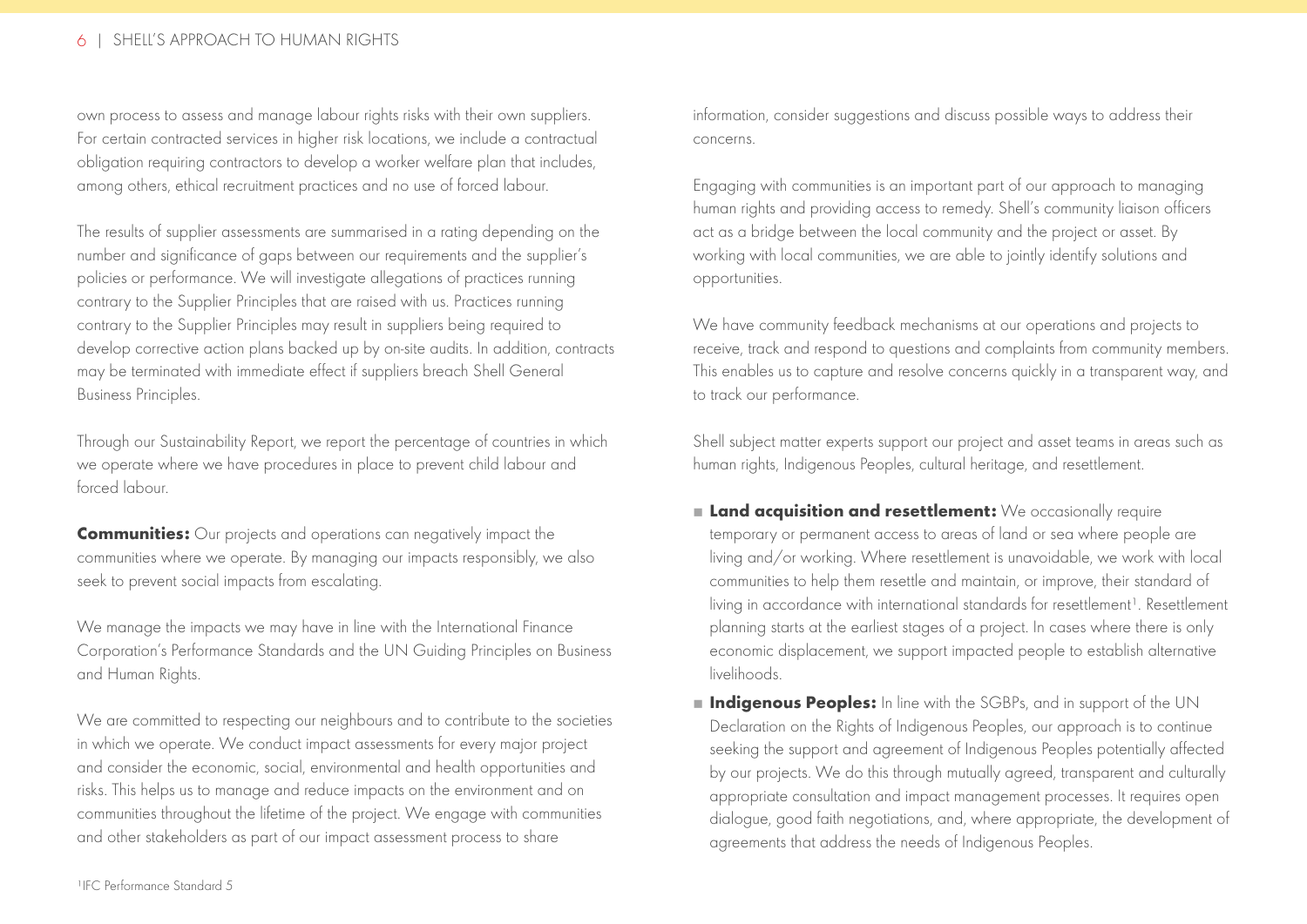**Cultural heritage:** Cultural heritage refers to places of archaeological, historical, cultural, artistic and religious significance. It also includes unique environmental features, cultural knowledge and traditional lifestyles that should be preserved. Our Cultural Heritage requirements are aligned with international standards and aim to provide inputs to site selection in new projects in order to avoid or minimise the impact to cultural heritage. We also develop Chance Find Procedures (CFP) to deal with previously unknown heritage resources that may be discovered during project activities and train relevant staff and contractors on CFPs to give them the ability to halt work where required.

### **Security:**

We work to maintain the safety, security and human rights of our employees, contract staff and local communities where we work.

Since their development in 2000, companies in Shell have actively implemented the Voluntary Principles (VP) on Security and Human Rights (VPSHR) that guide companies in assessing human rights risks when working with public and private security organisations.

VPSHR guidance and templates are used to carry out annual risk and threat assessments which forms part of our HSSE & SP Control Framework. Criteria we assess include the human rights records of security forces in country, and previous incidents and allegations. Assessments are completed with input from experts from different expertise areas across the company. Once risks have been assessed we develop plans to mitigate the identified risk.

We include VPSHR clauses in our private security contracts and raise the principles in engagements with public security forces. Security staff and contractors are trained in the VPSHRs and we incorporate them into our core security-related processes.

In countries where we rely on public security forces, we work with governments, civil society, industry and partners to safeguard assets and provide a secure working environment for employees and contractors. Shell only uses armed security in countries where the threats are most severe or if it is a requirement under local laws.

We report on the progress of implementation of the VPSHR every year on our website, and within the VP initiative.

### **Labour rights:**

We strive to maintain a healthy employee and industrial relations environment in which dialogue between management and our employees, both directly and, where appropriate, through employee representative bodies, is embedded in our work practices.

Through a range of formal and informal channels, management engages with our employees on a regular basis. The Shell People Survey is one of the principal tools used to measure employee engagement, motivation, affiliation and commitment to Shell.

Shell will not tolerate harassment, nor action, conduct or behaviour which is humiliating, intimidating or hostile. Feedback, criticism and challenge must always be delivered in an appropriate and respectful manner. We carry out sessions for managers on harassment awareness and prevention to help ensure people in their team feel comfortable speaking up. When a complaint is raised, it is taken seriously and addressed appropriately.

We promote reporting of views about our processes and practices. In addition to local channels, the Shell Global Helpline enables our people and third parties to report potential breaches of the Shell General Business Principles and Shell Code of Conduct, confidentially and anonymously, in a variety of languages.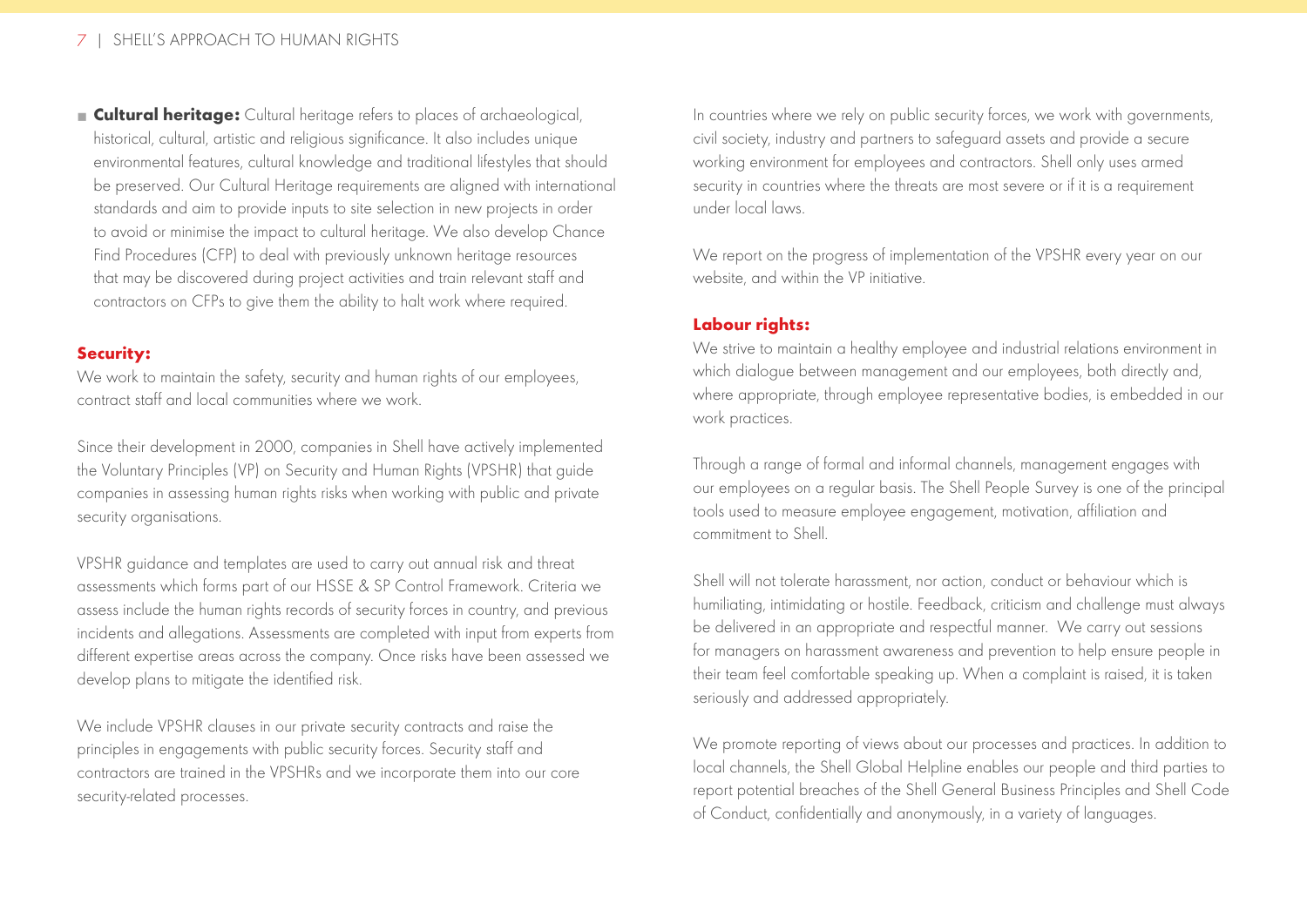### **How we provide Access to Remedy**

Where we have potentially caused or contributed to adverse impacts, we provide and facilitate access to remedy through our Community Feedback Mechanisms and the Shell Global Helpline, or cooperate in good faith through other legitimate remedy mechanisms. Shell does not require individuals or communities to permanently waive their legal right to bring a claim through a judicial process as a precondition of raising a grievance through a Shell grievance mechanism, nor will Shell otherwise take extrajudicial measures to obstruct state-based judicial processes. We also have contractual requirements to high-risk contracts to provide adequate channels in accordance with our Worker Welfare ambition.

### **Community Feedback Mechanisms:**

 online Community Feedback Tool provides staff working within communities with Engaging with communities is an important part of our approach to managing human rights and providing access to remedy. The community feedback mechanisms implemented in our major operations and projects allow us to receive, track and respond to questions and complaints from community members. Our real-time information around issues for a quick resolution. We have assessed our community feedback mechanism against the access to remedy criteria of the UN Guiding Principles on Business and Human Rights and have made improvements helping to ensure we treat community feedback consistently across our operations, respect anonymity and allow communities to pursue other options if they disagree with the outcome of the process. Complaints are reported on annually in our Sustainability Report.

### **Global Helpline**

Shell employees, contract staff in Shell and third parties with whom Shell has a business relationship (such as customers, suppliers, agents) can report concerns and any potential breaches of the Code of Conduct confidentially and anonymously through our Global Helpline, which is operated by an independent provider and available in 14 languages, 24 hours a day, every day. Shell has specialists who investigate concerns or allegations of a Code of Conduct breach or the Shell General Business Principles. If a violation is confirmed, the local operating company will decide on action to be taken, including contract termination or dismissal. We maintain a stringent no-retaliation policy in order to protect any person making a good faith allegation. Annual outcomes are reported in our Sustainability Report. [Access the Global Helpline.](https://www.shell.com/about-us/our-values/shell-global-helpline.html)

### **Access to remedy available to workers by our contractors:**

In line with our Worker Welfare commitment and Building Responsibly Principles we contractually require high labour risk contractors to provide grievance mechanisms and access to remedy. We promote resolution through non-judicial remediation. If we become aware of concerns pertaining to one of our suppliers, we will raise this as part of supplier performance management. We support our business partners in the remediation of adverse impacts through their own grievance management processes.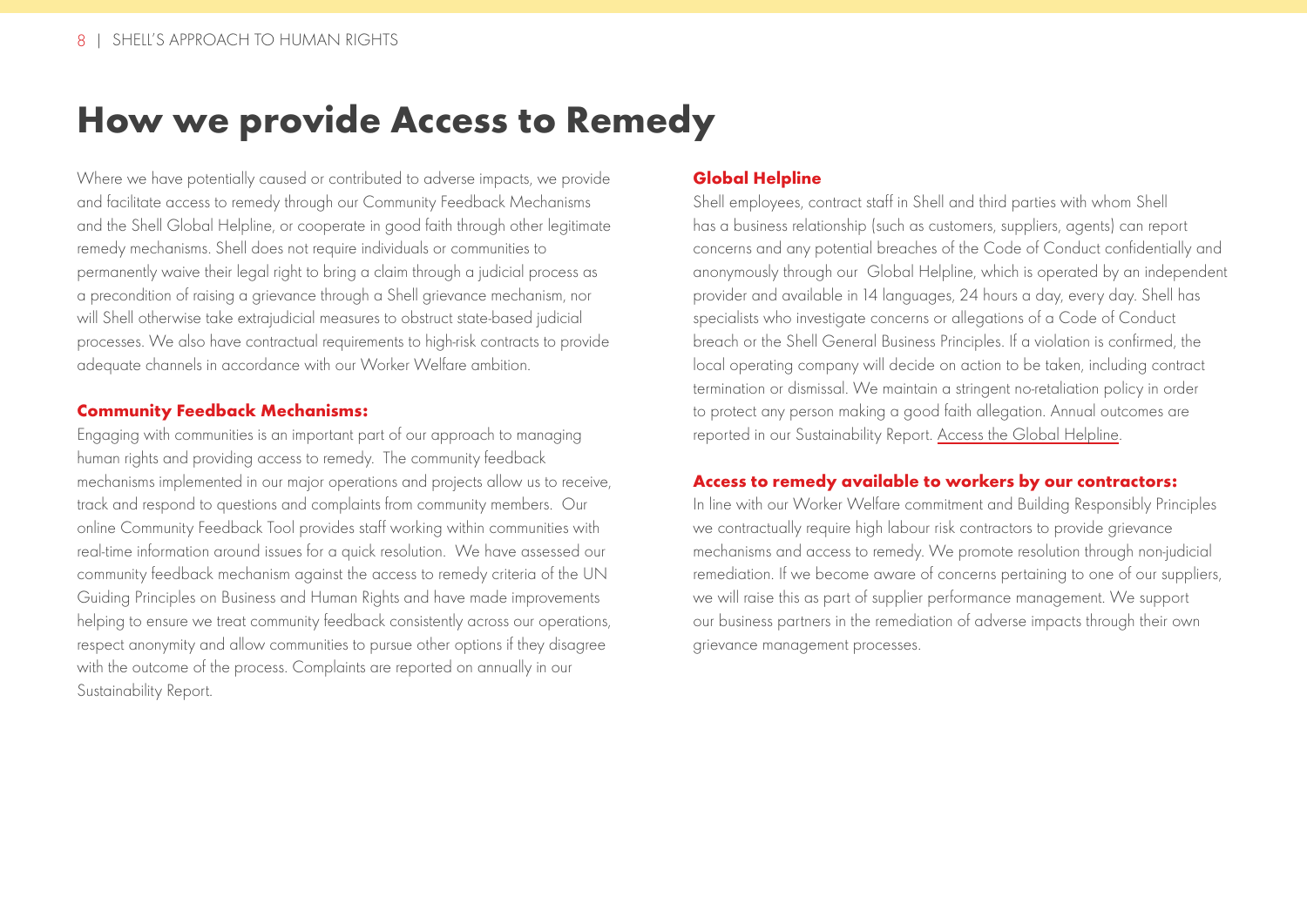## **Community feedback mechanism process**

**1.** Receipt of feedback **2.** Acknowledgement **3.** Investigation **4.** Options for resolution

Feedback and complaints may be submitted on a named or anonymous basis. Anonymous submissions will be acted upon in the same manner as named submissions to the extent reasonably possible.

Every feedback received is treated with respect and confidentiality. Anyone who submits their feedback is protected from retaliation or intimidation.

Feedback may be submitted through various channels including via Shell staff of established centres, mail/email, formal engagement sessions, phone, email, social media, or by other means via government agencies or local authorities.

Once feedback has been received, a Shell team member will contact the community stakeholder to acknowledge receipt of the feedback and where feasible to discuss the course of action.

*This will usually happen within 48 hours if contact details are complete.* 

Further investigation via engagement and onsite visits and continuous engagements may take place to assess and explore options for the resolution of the feedback.

The feasible course of action will be discussed and agreed with the community stakeholder before implementation.

The proposed resolution will be shared with the community stakeholder.

In case they are not agreeable, they may avail of other options or locally acceptable resolution mechanisms outside of the CFM.